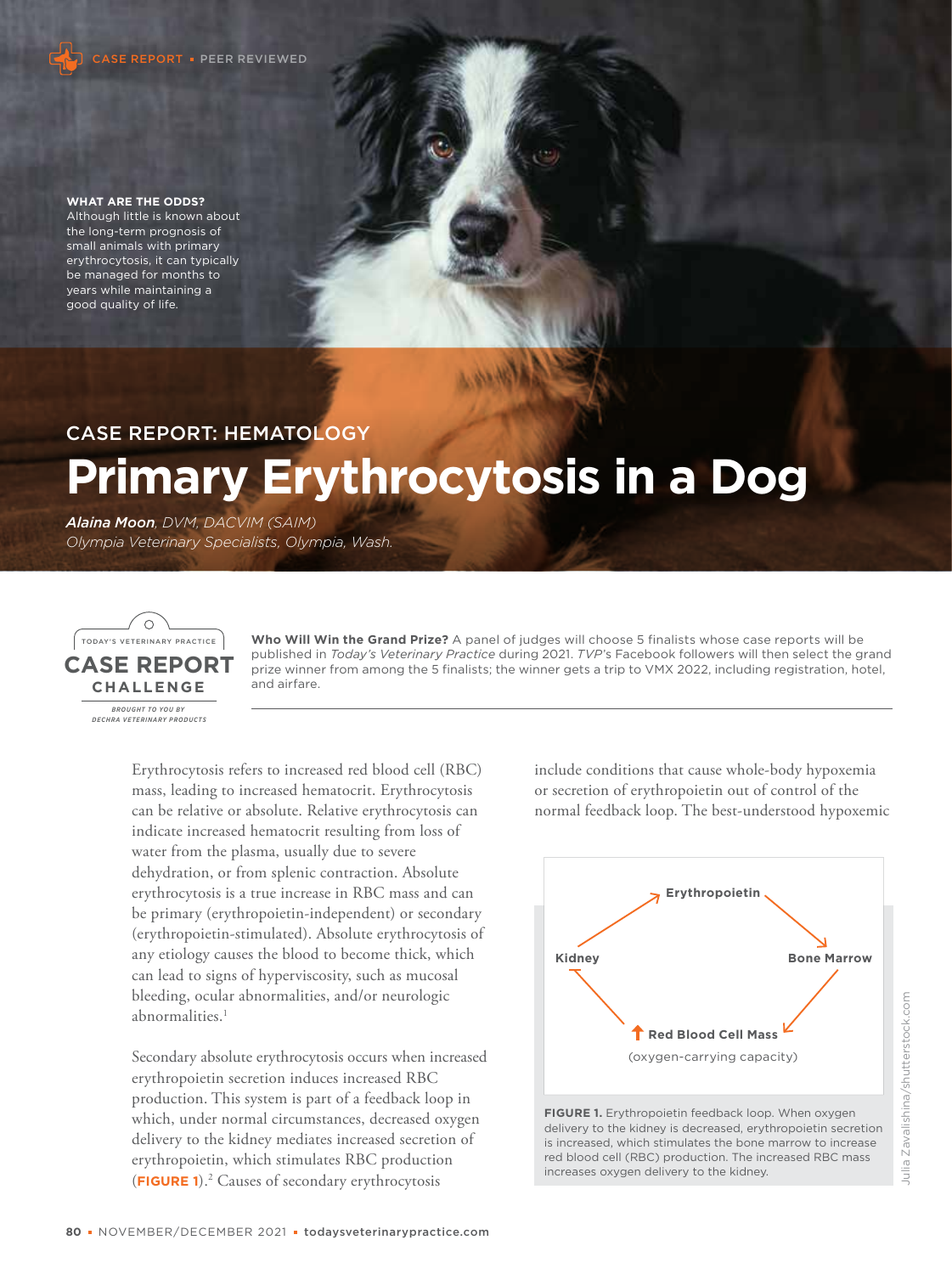cause is cardiac disease causing right-to-left shunting.<sup>3,4</sup> On the basis of clinical experience and biological plausibility, chronic pulmonary disease is considered a differential diagnosis; however, support for this assumption is lacking in the veterinary medical literature. Hereditary methemoglobinemia can cause erythrocytosis through decreased oxygen saturation of hemoglobin despite normal oxygen partial pressure.<sup>5</sup> Secretion of erythropoietin out of control of the normal feedback loop can result from paraneoplastic erythropoietin secretion<sup>6-8</sup> or hormonal stimulation of erythropoietin secretion by thyroid and other hormones.<sup>9</sup> Inappropriately elevated erythropoietin has also been reported in a patient with erythrocytosis and necrotizing pyelonephritis.<sup>10</sup>

Primary absolute erythrocytosis is the result of RBC production in the bone marrow, independent of stimulation by the normal hypoxemia–erythropoietin feedback loop. Although this condition is sometimes termed polycythemia vera because of clinical similarities with the human disease of the same name, these conditions are not synonymous because diagnosis of polycythemia vera in humans requires documentation of diagnostic criteria that are not present or not evaluated in dogs. Most notably, although the identification of characteristic bone marrow abnormalities is a major criterion for diagnosis of polycythemia vera in humans,<sup>11</sup> bone marrow biopsy is not useful for the diagnosis of primary erythrocytosis in dogs. This case report describes a case of primary erythrocytosis in a dog, from initial presentation through treatment.

# THE CASE

#### Initial Presentation and Diagnostics

The patient was an 8-year-old intact male border collie presented to his primary care veterinarian for hematemesis. At the time of examination, mild preputial bleeding was noted. A complete blood count (CBC) revealed a markedly elevated hematocrit of 83%. Eight days later, after additional preputial bleeding was noted, a recheck CBC indicated a persistently elevated hematocrit (86%). Jugular phlebotomy removed 500 mL of whole blood, and the patient was referred for further evaluation. Amoxicillin was given in case urinary tract infection was a cause of the preputial bleeding.

Primary absolute erythrocytosis is the result of RBC production in the bone marrow, independent of stimulation by the normal hypoxemia– erythropoietin feedback loop.

## Referral Presentation and Diagnostics

At the time of presentation to our referral hospital, no additional bleeding episodes were reported. Physical examination revealed moderate conjunctival hyperemia but was otherwise unremarkable, with no evidence of dehydration. An additional CBC indicated that the spun packed cell volume (PCV) was elevated at 76%; plasma protein was within reference range at 6.7 g/dL. A moderate reticulocytosis of 393 370/µL was present. RBC indices were mean cell volume (MCV) within reference range at 68.7 fL and mean corpuscular hemoglobin concentration below reference range at 30 g/dL. Other blood abnormalities included moderate leukocytosis (25 240/µL) characterized by moderate neutrophilia (21 706/µL) with a regenerative left shift (1262 bands/µL) and moderate thrombocytopenia (81 000/µL). A serum chemistry panel revealed no abnormalities. On visual inspection, blood subjectively appeared normal red, which was inconsistent with methemoglobinemia.

To rule out causes of secondary erythrocytosis, additional testing was performed. Echocardiography ruled out structural heart defects causing right-to-left shunting. An arterial blood gas sample indicated normoxemia. A computed tomography scan of the abdomen to screen for neoplasia that could cause paraneoplastic erythrocytosis showed focal thickening of the cecum. This finding was considered most likely to be secondary to incomplete filling during the study; however, focal typhlitis or neoplasm could not be definitively ruled out at that time.

Plasma erythropoietin was measured at <1 mU/µL (reference range provided by laboratory 1.9 to 22.9 mU/mL). Although 1 study documented overlap between erythropoietin values in dogs with primary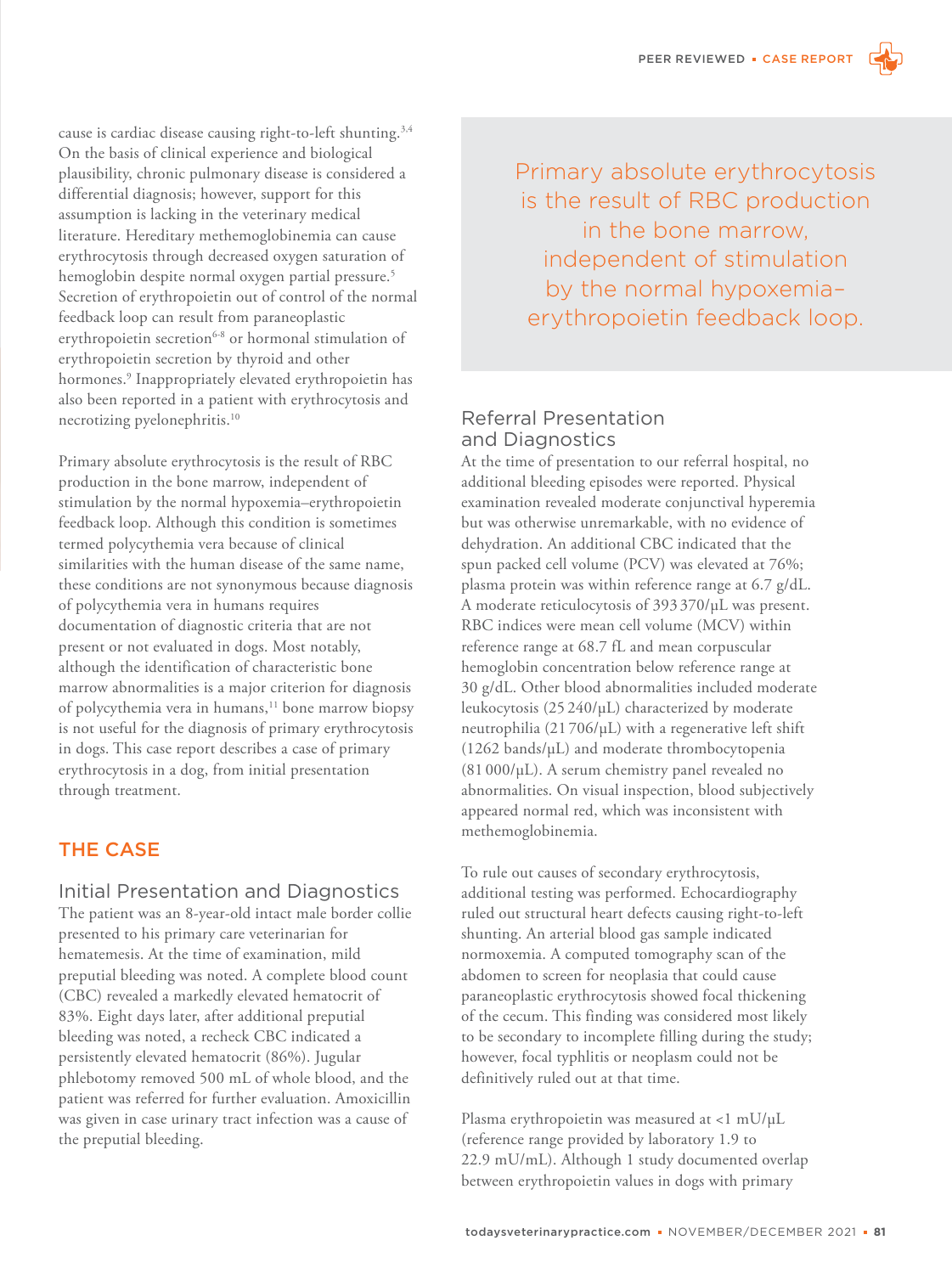erythrocytosis and unaffected dogs,<sup>12</sup> this finding ruled out paraneoplastic erythropoietin secretion. It also provided additional support for primary erythrocytosis by supporting the assumption that the elevated hematocrit was mediating decreased erythropoietin production in the kidney, leading to an undetectable plasma erythropoietin level. In humans, a subnormal level of serum erythropoietin is a minor criterion for a diagnosis of polycythemia vera.<sup>11</sup>

## Treatment

After 500 mL of blood was removed by jugular phlebotomy, 800 mL of lactated Ringer's solution was administered through a cephalic catheter. The PCV after phlebotomy was 65%. Two weeks later, the patient's PCV had increased to 75% and another 500 mL of blood was removed from the jugular vein. PCV after the second phlebotomy was 55%. After the target PCV was attained, hydroxyurea treatment was initiated because the patient was reactive to handling and required heavy sedation to be safely restrained for phlebotomy. Hydroxyurea was initially dosed at about 40 mg/kg PO q24h. CBCs were monitored biweekly to ensure that the medication would maintain a PCV below 55% without causing dangerous myelosuppression. The dosage was gradually tapered to a final dosage of about 40 mg/kg PO q48h. Attempts to further taper this dose resulted in recurrence of elevated PCV. No myelosuppression was noted, and the patient's PCV remained in the high-normal range. At this point, the interval between CBCs was extended. No recurrence of hematemesis or preputial bleeding was reported.

Eleven months after initiation of hydroxyurea treatment, onycholysis and skin pigmentation changes of the ventrum developed. Because these dermatologic changes were suspected to be adverse effects of hydroxyurea, treatment was discontinued, after which the changes resolved completely.

Six months after discontinuation of hydroxyurea, the patient's PCV again increased to 65%. Alternative treatment options were discussed, including placement of a venous access port to facilitate phlebotomy or treatment with medicinal leeches. Ultimately, the client declined these treatment options on the basis of cost and impracticality, respectively. After careful client counseling, the decision was made to perform phlebotomy to decrease PCV to 55% and to restart hydroxyurea at 1000 mg PO q48h with the goal of

lengthening the interval between (but not eliminating) phlebotomies.

Five months after the previous phlebotomy, the patient was presented for the final referral visit. PCV was 66%, and the dermatologic changes had not recurred. A phlebotomy was performed. Because the current frequency of phlebotomies was reasonable when balanced with the ability to avoid recurrence of dermatologic toxicity, it was decided to not attempt to increase the dose of hydroxyurea. The patient was doing well at this visit, after which he returned to his primary care veterinarian for monitoring.

## **DISCUSSION**

The goal of treatment for erythrocytosis is to maintain a PCV of 55% or lower to eliminate or minimize signs of hyperviscosity. The cornerstone of treatment for absolute erythrocytosis in patients for which the underlying cause cannot be identified or resolved in both human<sup>12</sup> and veterinary medicine is phlebotomy. The typical volume removed is 15 to 20 mL/kg.<sup>13</sup> In some patients, intermittent phlebotomy is the only treatment necessary to achieve control of PCV and clinical signs.<sup>4,14</sup> Placement of a vascular access port<sup>15</sup> can facilitate phlebotomy in patients for which frequent hospital visits and restraint are not unduly stressful. Hirudotherapy, the use of medicinal leeches to control erythrocytosis, in a cat has been described.<sup>16</sup> Each leech is expected to remove approximately 10 mL of blood, and bleeding continues for 24 hours after removal of the leech. Because of the small volume of blood each leech removes, this approach may be most practical for cats or small dogs.

In human patients with polycythemia vera, the chemotherapeutic drug hydroxyurea is administered in addition to phlebotomy to patients with intermediate to high risk for thrombotic or bleeding complications.<sup>17</sup> In dogs, hydroxyurea is used to control RBC mass in patients with absolute erythrocytosis (primary or secondary) for which the cause of the erythrocytosis cannot be resolved and for which the required interval between phlebotomies is unacceptably short. For some patients, the disease may be controlled with hydroxyurea alone,<sup>3,13</sup> whereas some may require concurrent intermittent phlebotomies to maintain a PCV within the target range.<sup>18</sup> Various dosing regimens have been reported, including 40 to 50 mg/kg q48h with titration based on monitoring<sup>3</sup> or a loading dose of 30 mg/kg q24h for 7 days followed by a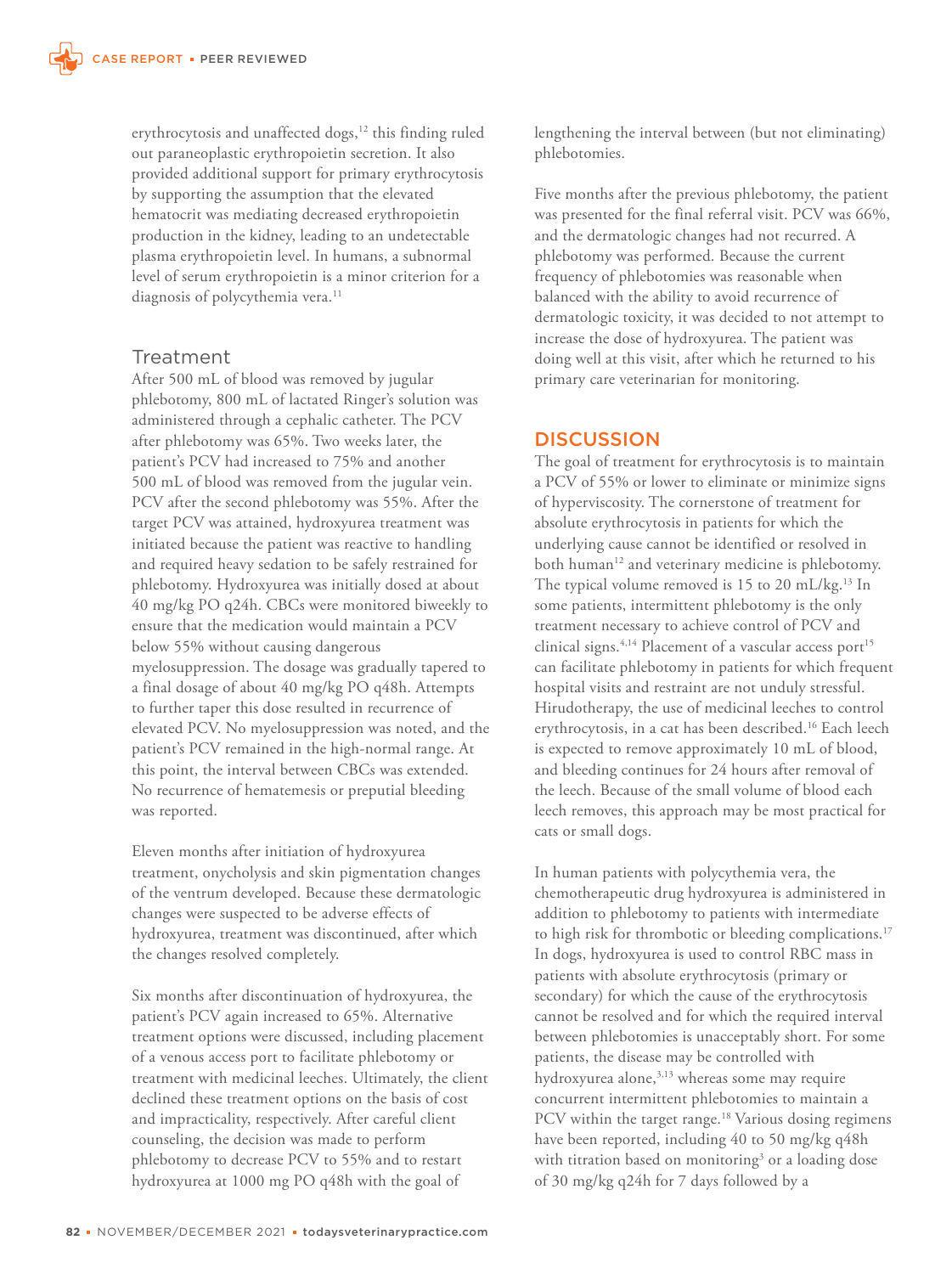maintenance dose of 15 mg/kg q24h.<sup>13</sup> Hydroxyurea is usually well tolerated. Reported adverse effects in dogs include myelosuppression,<sup>19</sup> gastrointestinal upset,<sup>13</sup> dermatologic reactions,<sup>18</sup> and onychomadesis (toenail loss).20,21 It is not known whether dogs with primary erythrocytosis and those with secondary erythrocytosis (i.e., patients with cardiac defects) would benefit from different dosing schemes.

The prognosis for primary erythrocytosis in dogs is poorly characterized. Survival for 1 year was reported for a dog that underwent phlebotomy alone,<sup>14</sup> and survival for 18 months was reported for a dog that underwent phlebotomy and received hydroxyurea.<sup>18</sup> Other case reports document control of clinical signs of up to 33 months after treatment with phlebotomy followed by hydroxyurea.<sup>1</sup>

This report underscores multiple factors relevant to the general practitioner. It is typically the primary care veterinarian who documents persistent erythrocytosis, so an understanding of possible explanations for this finding is critical. **FIGURE 2** provides a simplified flow chart to assist with decision-making when dealing with patients with persistently elevated hematocrit. When relative erythrocytosis has been ruled out, patients

should be referred to a specialty hospital for further diagnostics because underlying causes of secondary erythrocytosis may be resolvable, and if not resolvable, an underlying cause such as a cardiac defect may change the treatment plan and prognosis. If primary erythrocytosis is confirmed, however, monitoring and treatment require no specialized equipment and can therefore be managed by a general practitioner with an understanding of the disease. The occurrence of dermatologic adverse effects resulting from hydroxyurea treatment highlights the need to determine an individualized treatment plan, which requires knowledge of the treatment options available.

When clients are weighing the costs and benefits of treatment, they look to their primary care veterinarian for an understanding of prognosis. General practitioners should discuss that although little is known about the long-term prognosis, the disease can typically be managed for months to years while maintaining a good quality of life. TVP

#### **References**

1. Gray HE, Weigand CM, Cottrill NB, et al. Polycythemia vera in a dog presenting with uveitis. *JAAHA*. 2003;39(4):355-360. doi: 10.5326/0390355



**FIGURE 2.** Simplified flow chart for diagnosis of persistently elevated hematocrit.